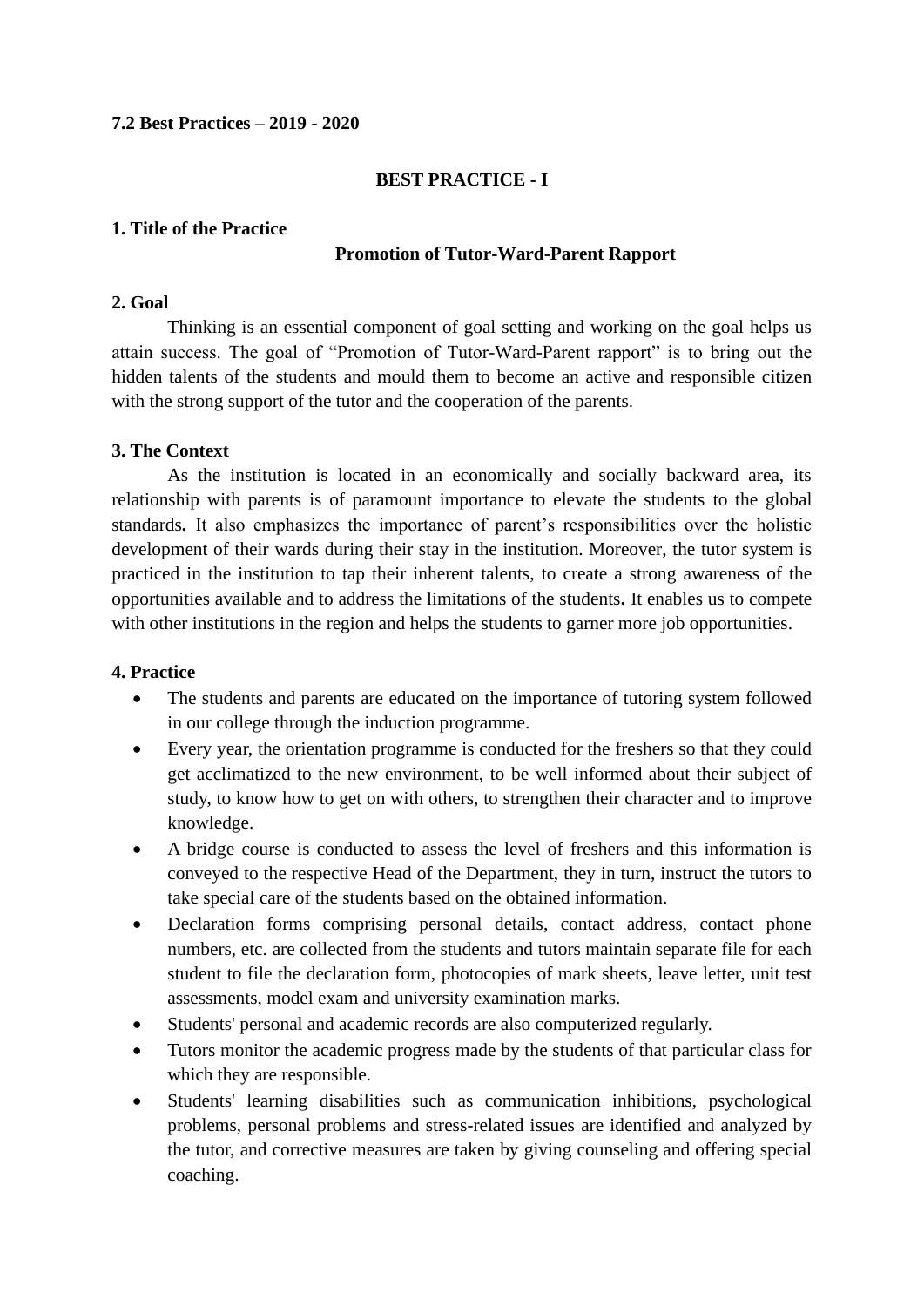- Academic evaluation of the students starts with the commencement of Unit Tests which are conducted during the first two periods on Monday and Saturday of every week, and it helps tutors to assess the level of knowledge of the students.
- The progress of the students is intimated to their parents through the progress report entailing their percentage of attendance, discipline and performance in Unit Tests.
- The progress report helps the tutor to categorize the students into slow and advanced learners.
- Remedial classes and improvement tests are conducted to the slow learners so that they could cope with the syllabus demands.
- Advanced learners are encouraged to guide slow learners and they are motivated to participate in various seminars, workshops and conferences organized by other institutions.
- Advanced learners aspiring to become University Rank Holders are given special attention and guidance.
- Prior to the university examinations, model examinations are conducted to enable the students to prepare and perform well in the university examinations.
- A regular semester-wise parent tutor meeting is conducted by all the departments to update the parents with their wards performance.

# **5. Evidence of success**

The impact of the above best practice is quite evident from the following facts:

- Student pass percentage has increased immensely with numerous gold medalists, rank holders and centum holders in various courses
- At the time of parents-teacher meet, the college collects feedback from the parents to get to know about their expectations in terms of facilities, activities, teaching and learning methodologies, and records of feedback are maintained in the department as evidence.
- Student personality traits and character are molded by the tutor and if a student is found to conduct himself / herself inappropriately in the campus or lack interest in studies, the concerned parents are intimated about it and hence, students cannot hide either about their unethical practices or poor academic performance.
- In most of the departments 100 percent results were produced in various subjects in the university examinations.
- Due to a constructive and healthy relationship between the institution and parents, the students are mostly admitted for their higher studies in our institution itself.
- Above all, the employability skills of students have improved drastically and the acquisition of these skills empower them to garner global placements in various corporate sectors, industries and other concerns.
- For the last few years, the students of our college have been offered 1026 jobs through on-campus placement drives.

# **6. Problems encountered**

• Inadequate co-operation of parents from rural areas.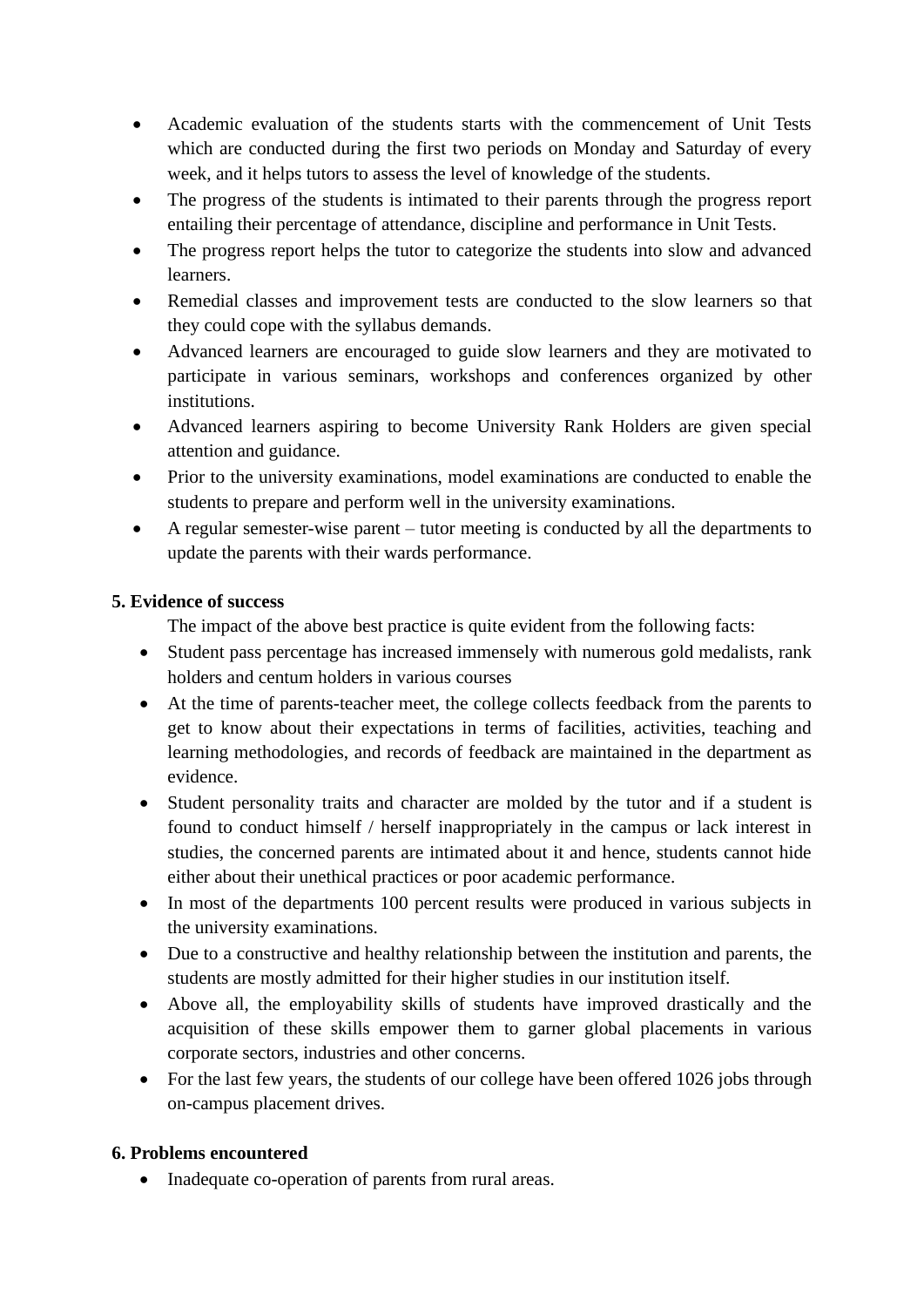- Improper delivery of the progress report to remote areas.
- Communication gap between the tutor and parents as many parents speak neither English nor Tamil.

### **7. Resources Required**

- Web based access to students' academic performance and other details for the perusal of parents must be created at the earliest.
- Separate computer facility is required for tutors to update the student performance electronically and ensure minimal use of papers.

# **BEST PRACTICE - II**

# **Training on Life & Employability Skills**

#### **1. Title of the practice**

Training on Life & Employability Skills

### **2. Goal**

To improve the life and employability skills of students

### **3. The context**

The Training and Placement Cell acts as an interface between the industries and students as most of them hail from Government schools in the rural areas. Training is given to develop and improve different skills.

| First year  | : Life Skills training                |
|-------------|---------------------------------------|
| Second year | : Communication and Aptitude Training |
| Third year  | : Interview Skills                    |

# **4. Practice**

- The prime focus of the training is to update the students with the skills that are required to cater the needs in career development.
- Life Skill Training programs are offered to the first year students to improve their confident, grooming and taking their academic forward.
- Adequate level trainings are provided to students to face campus interviews by arranging training in Aptitude tests, Group Discussions, preparing for Technical and HR interviews through professional trainers and alumni.
- Training and Placement Cell is providing an opportunity of Industrial Visit to discover and connect with various industries and companies across the world for better opportunities for students.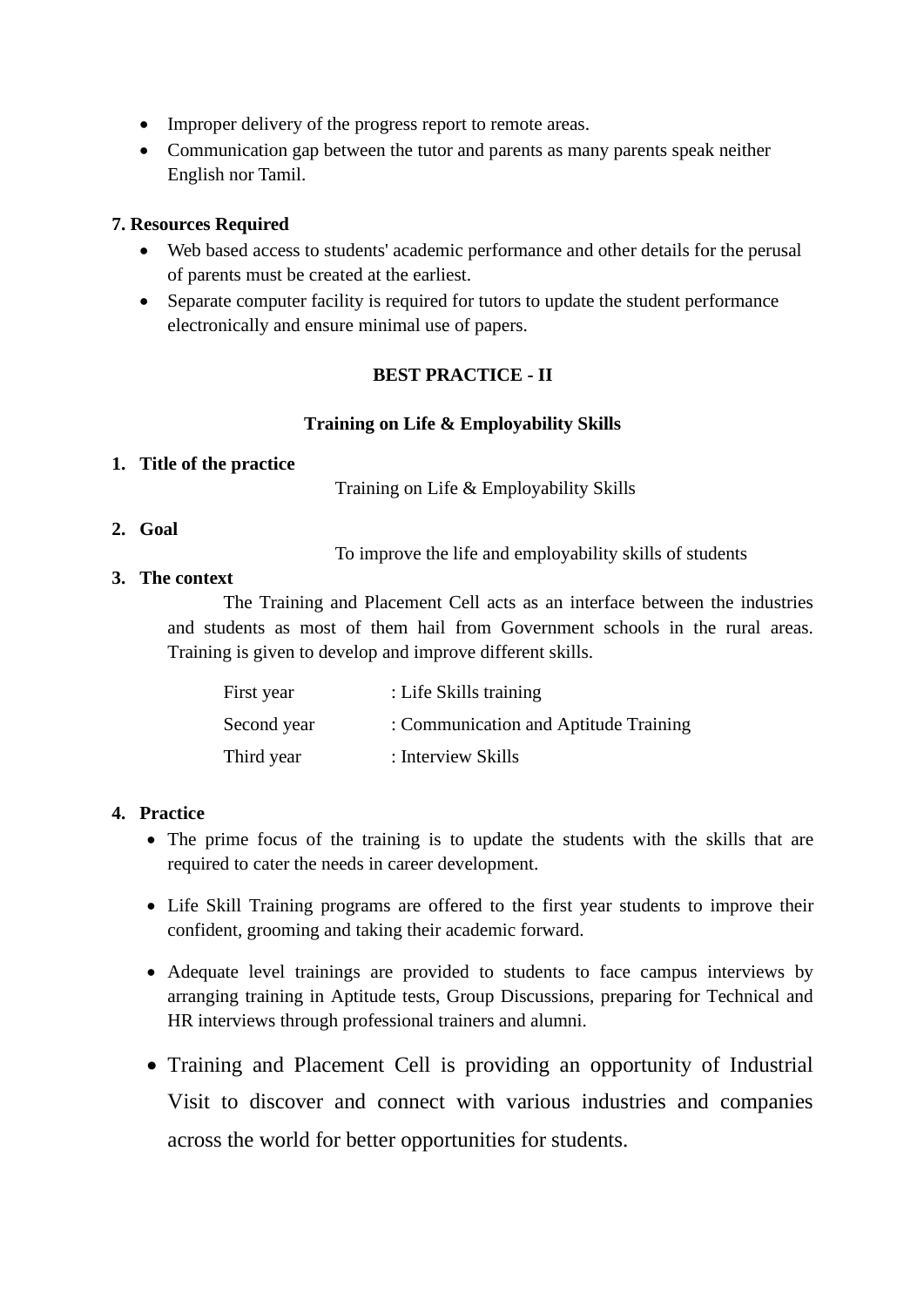- Activity based trainings and mock interviews were conducted to help the students to fetch knowledge with respect to the demands and expectation of the industries related to placement.
- Training and Placement Cell is headed by two faculty members and both are certified Zonal Trainers from Junior Chamber International India.
- Placement Cell is functioning with the 3-tier principle: Pre-Placement Training, Placement Drives and Post-Placement Training.

# P**re- Placement Training focuses the area of the following.**

| <b>First year</b> | : Life Skills training, Personality Development Training                                          |
|-------------------|---------------------------------------------------------------------------------------------------|
| Second year       | : Communication Training, Essay Writing, Aptitude Training                                        |
| Third year        | : Interview Skills, Group Discussion, Face to Face Interview Practices,<br><b>Mock Interviews</b> |

- Training and Placement Cell is organizing campus interviews for Final year students with industries and reputed business houses from all over India
- Post-Placement Training comprises the following activities Finishing School
	- $\checkmark$  Post-Placement Training for the students who are offered by companies
	- $\checkmark$  Company's suggestions carried out during this training
	- ✓ Training on Communication and Corporate Skills

# **5. Evidence of Success**

Training and Placement cell has given prominent and consistent results every year. The following are the evidences for the practice.

• Placement Record for the current academic year

| <b>Academic Year</b> | <b>No. of Students Offered</b> |
|----------------------|--------------------------------|
| 2019 - 2020          | 365 (Without multiple Offers)  |

- Minimum 20 companies visiting our campus every year for the recruitment process
- Entering into a MoU with JCI Hosur Emerald for regular training practices
- Training and Placement Cell of MGR College is leading as Top 3 Best Placement Cells in Periyar University, Salem